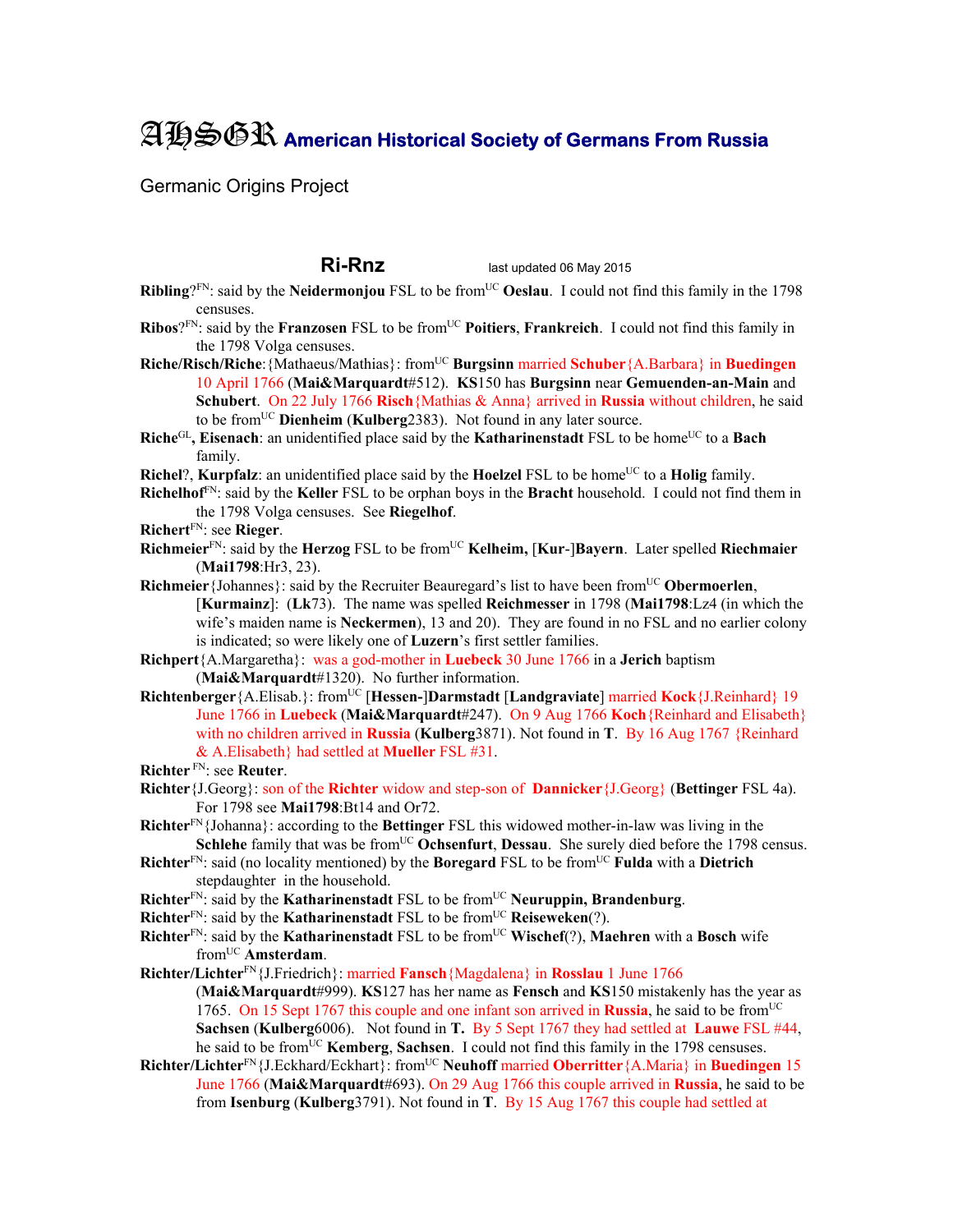**Norka** FSL #19, he said to be from<sup>UC</sup> **Isenburg** (no locality mentioned). In 1798 {Eckart}, **Reider**{A.Maria} and a large group of children and grandchildren were still living in **Norka**  (**Mai1798**:Nr106). In 1798 the family name was also spelled **Lichter**, and his wife's maiden name was given as **Reider** (**Mai1798**:Nr106).

- Richter<sup>FN</sup>{Georg/J.Georg}: on 4 July 1766 he with wife {Rosina} and 2 children {Henrietta & Johann} arrived in **Russia**, he said to be from **Dessau** (**Kulberg**1528). Later in 1766 {J.Georg},wife, daughter, and son {Gottlieb} in **Oranienbaum** took transport for the **Volga** (**T**6022-6025). By 7 June 1767 **Richter**, wife {Sophia}, and children {Henriette & Gottlieb} had settled at **Orlovskaya** FSL #51, he said to be from **Mosigkau**?, **Dessau**. Dr. Waeschke verified in **Anhalt-Dessau** archival records that this family immigrated to Russia from **Mosigkau** (**Mai&Marquardt**#1139).
- **Richter/Lichter** {Gottlieb,J.Konrad}<sup>FN</sup>: I could not find them in any published FSL but members of this family were reported either to be living in or to have come from **Schulz** in 1798 (**Mai1798**:Sz8,Mv2669, Sz12 and Rh3). **Lichter** was given as an alternative spelling in one entry (Sz8).
- **Richter** FN{Anton/Antonyus}: son of the late {Georg} of<sup>UC</sup> **Vaslavitz** near **Neuschlosz**, **Bohemia** married **Wagner {**Catharina} in **Woerhd** 26 May 1766 (**Mai&Marquardt**#814 & **KS**150). On 12 Sept 1766 this couple arrived in **Russia**, he said to be fromUC **Boehmen** (**Kulberg**6140). Later in 1766 without children {Antonyus & Cathrina} took transport in **Oranienbaum** for the **Volga**  (**T**3586-3587). By 5 Sept 1767 {Anton & Katharina} had settled at **Seelmann** FSL #54, he said to be fromUC **Neuschloss**, **Boehmen** and she fromUC **Waslawiz-bei-Neuschloss** in **Boehmen**. I did not locate them or any descendants in **Mai1798**.
- **Richter** FN{Christian/J.Christian}: married **Walter** {Johanna E.} in **Rosslau** 18 Jube 1766 (**Mai&Marquardt**#1025). **KS**:151 mistakenly said it was in 1765. Not found in **Kulberg** or in **T**. By 13 Aug 1766 with wife {Elisabeth} and 2 step-children {Gottfried & A.Rosina} he had settled at **Stahl-am-Tarlyk** FSL #24, said to be from<sup>UC</sup> **Zwickau**?, [Kur-]Sachsen. I could not find members of this family in **Mai1798**.
- **Richter**{Christian Gottlieb/Gottlieb/J.Gottlieb/Gottlob}FN: married **Hebel**{Johanna Catharina} in **Rosslau**  13 June 1766 (**Mai&Marquardt**#1012). On 8 Aug 1766 he and wife{Johanna Catharina} arrived in **Russia**, he said to be from **Sachsen**. In 1775 {Gottlob} left **Urbach** with his family on an annual passport and "never appeared" (**Mai1798**:Mv2893). No further information.
- **Richter** {Friedrich/Gottfried}<sup>FN</sup>: possible early settlers of **Zuerich** said to be from<sup>UC</sup> **Goerlitz**, [**Kur**-]**Sachsen** (**Lk**16). For a possible 1798 see **Mai1798**:Zr23??.
- **Richter**{A.Margaretha}: daughter of the late {Carl} of **Utrichtshausen** married **Hill**{J.Christoph} 22 July 1766 in **Schlitz** (**Mai&Marquardt**#735). **KS**165 has {Margarethe}. On 15 Sept 1766 {Christoph & Margaretha} arrived in **Russia**, but no origin is suggested (**Kuhlberg**7075). Later in 1766 this Lutheran couple with no children took transport in **Oranienbaim** for the **Volga**  (**T**2027-2028). Not found in any later source.
- **Richter**: a **Luebeck** ML says that that **Hertelein**{Dorothea} who married **Dannicker**{J.Georg} in **Luebeck** was the widow of Herr **Richter** (**Mai&Marquardt**#153).
- **Richter**{A.Maria}: married **Thiele**{Gottfriedt} in **Rosslau** 4 April 1766 (**Mai&Marquardt**#888). **KS**138 & 151 have {Gottfried} and the wrong year: 1765. Not found in any later source.
- **Richter**{Eva}: married {Heinrich} son of **Bartholmess**{Hans} in **Wuestensachsen** in 1690.
- **Richter**{Margaretha}: and husband **Urich**{Johannes} had a daughter baptized in **Luebeck** 16 May 1766 (**Mai&Marquardt**#1315). No later information found.
- **Richter**FN: this family name was found recorded in **Tann** marriage records 1762-1767 and in **Winterhausen** marriage records 1760-1769; see **Flegel** trip.
- **Richtmann**<sup>FN</sup>: said by the **Katharinenstadt** FSL to be from<sup>UC</sup> **Neuwied**.
- **Rick**{Christoph & Maria}: **Kulberg**0010 says he, wife and two children were from [**Kur**-]**Pfalz**.
- **Rickert/Rieckert/Reickert**<sup>FN</sup>{A.Catharina}: Lutheran widow of {J.Conrad} who was from<sup>UC</sup> **Hessen-Darmstadt Langraviate**. He, his wife and 2 children had arrived at **Flensburg, Schleswig Royal Duchy** in June 1762. Later that year he died at Haarburg. In Sept. 1764 {A.Catharina} his widow married **Erksin/Ercks**{Claus}. They last reregistered in **Denmark** in November 1765 (**EEE** p.561). By July 1766 they had settled in **Doenhof** FSL #17 which said that {Claus} was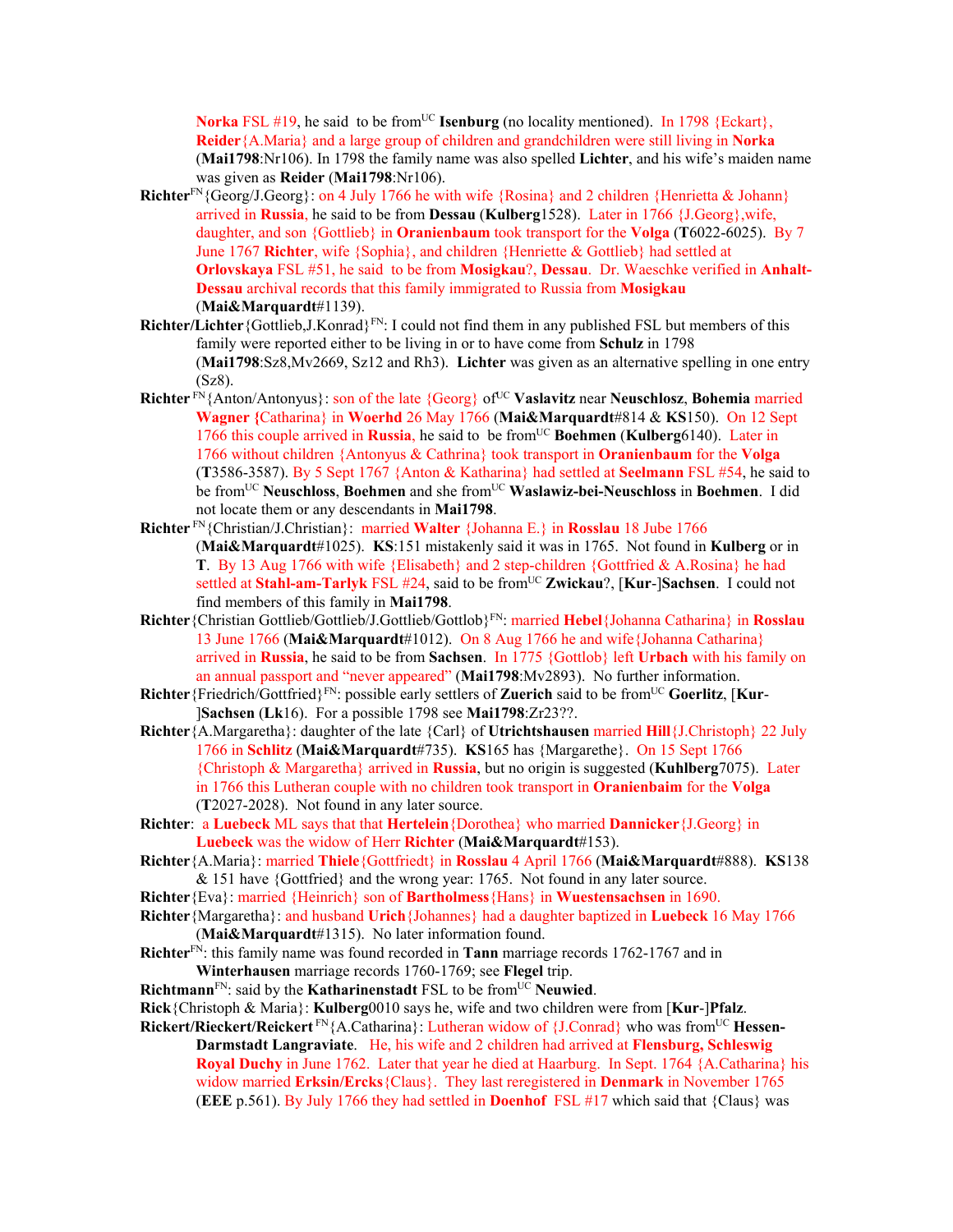fromUC **Holstein**.

- **Rickert/Rueckert/Rickert**{Lorentz/Lorenz}: married **Roeder**{A.Cathar.} in **Buedingen** 20 April 1766 (**Mai&Marquardt**#561). By 21 Aug 1767 he and his new **Tropp** wife {Magdalena} with no children had settled at **Koehler** FSL #82, he said to be from **Rumstadt**(?). In 1798 **Rickert** and **Trapp**, one son and two daughters were still living in **Koehler** (**Mai1798**:Kl38).
- **Rickel**FN: said by the **Herzog** FSL to be from<sup>UC</sup> **Amburg, Bayren**.
- **Rickes**?<sup>FN</sup>: said by the **Paulskaya** FSL to be from<sup>UC</sup> **Langenstein**. I could not find this family in the 1798 Volga censuses.
- **Rickling**<sup>GL</sup>, Frankfurt-am-Main: an unidentified place said by the Dietel FSL to be home<sup>UC</sup> to a Jordan family.

**Rickmesser**: see **Richmeier**.

**Riddell**FN: see **Rindel**.

- **Ridelsch**(?)<sup>GS</sup>: this might be **Riedesel**?
- **Riding**? FN: said by the **Stahl-am-Tarlyk** FSL to be fromUC **Altdorf**, **Nuernberg** [**Imperial City**]. I could not find members of this family in **Mai1798**.
- **Rieb**FN: see **Riebe**.
- **Riebe**<sup>FN</sup>: said by the **Neidermonjou** FSL to be from<sup>UC</sup> **Ziegel**. Spelled **Reib** in 1798 (**Mai1798**:Nm8,9,13).
- **Riebe**: see also **Rub**.
- **Riebel**<sup>FN</sup>: said by the **Keller** FSL to be from<sup>UC</sup> **Bettenhausen**?, **Kurmainz**. Spelled **Ruppel** in 1798 (**Mai1798**:Nk26).
- **Rieben**GL**, Brandenburg**: is some 26 miles SW of **Berlin** city center, and said by the **Dinkel** FSL to be home<sup>UC</sup> to a **Lamp** family.
- **Rieben**<sup>GL</sup>, Mittelmark, Brandenburg: said by the **Katharinenstadt** FSL to be home<sup>UC</sup> to a Buege family. Later spelled **Bige** and possibly **Buecher** (**Mai1798**:Mv1168). Same place as preceding entry.
- **Rieben**<sup>GL</sup>, Dessau: Said by the **Boaro** FSL to be home<sup>UC</sup> to **Hede**? and possibly a **Stallbaum** family. The odds are very good that this really was **Rieben, Brandenburg**.
- **Rieben**GL: also see **Rupen**.
- **Riebensdorf**V, **Voronezh**, **Russia**: in 1765 a group of 34 families from **Wuerttemberg** settled on a Count's estate in this isolated village, in the political district of **Woronesch** some 300 miles W of Saratov. According to Gwen Pritzgau they were Lutherans from the Geman village of Sulzfeld near Heilbronn (Stump p.99 says these familes were from Saxony, Prussia and the Schwarzwald). She says that after a number of years they went on to establish several daughter colonies, some as far south as the Sea of Azov. Wilhelm Dederer reports that his **Dederer/Detterer/Tetern** family left the **Baden Duchy** for **Denmark** in 1762, and left for **Riebensdorf** between June and October 1765.
- **Riebling**<sup>FN</sup>: said by the **Neidermonjou** FSL to be from<sup>UC</sup> **Altenstein**. I could not find this family in the 1798 censuses.
- **Riechmaier**FN: see **Richmeier**.
- **Riecker**FN: see **Rieker**.
- **Riecker/Rieger**{Elisabeth}: was the wife of **Schander**{Philipp} (**Mai1798**:Bs01 and **Katharinenstadt**  FSL #329).
- **Rieckert** FN: see **Rickert**.
- **Ried**{Johannes}: from **Bibergrund** had a son die in **Buedingen** 2 June 1766 (**Mai&Marquardt**#1226). **KS**151 had **Biber-bei-Gelnhausen** and with wife {A.Maria} and 4 children. Not found in any later source.
- **Riede**FN: see **Rieht**.
- **Riede**<sup>GL</sup>, **Hessen**: said by the **Dobrinka** FSL to be home<sup>UC</sup> to a **Weimar** family. May be some 12 miles SW of **Kassel** city.
- **Riedel**<sup>FN</sup>: said by the **Herzog** FSL to be from<sup>UC</sup> **Regensburg**. Later also spelled **Rieder** and his wife's maiden name is given as **Jesel** (**Mai1798**:Hr24).
- **Riedel**FN{Maria}: married **Habetits**{Hermann} 19 June 1766 in **Rosslau**; by 1767 they were in **Hoelzel** FSL #41, said to be f rom **Kurpfalz** (**Mai&Marquardt**#1015). **KS**132 & 151 mistakenly say the marriage was in 1765. Not found in **Mai1798**.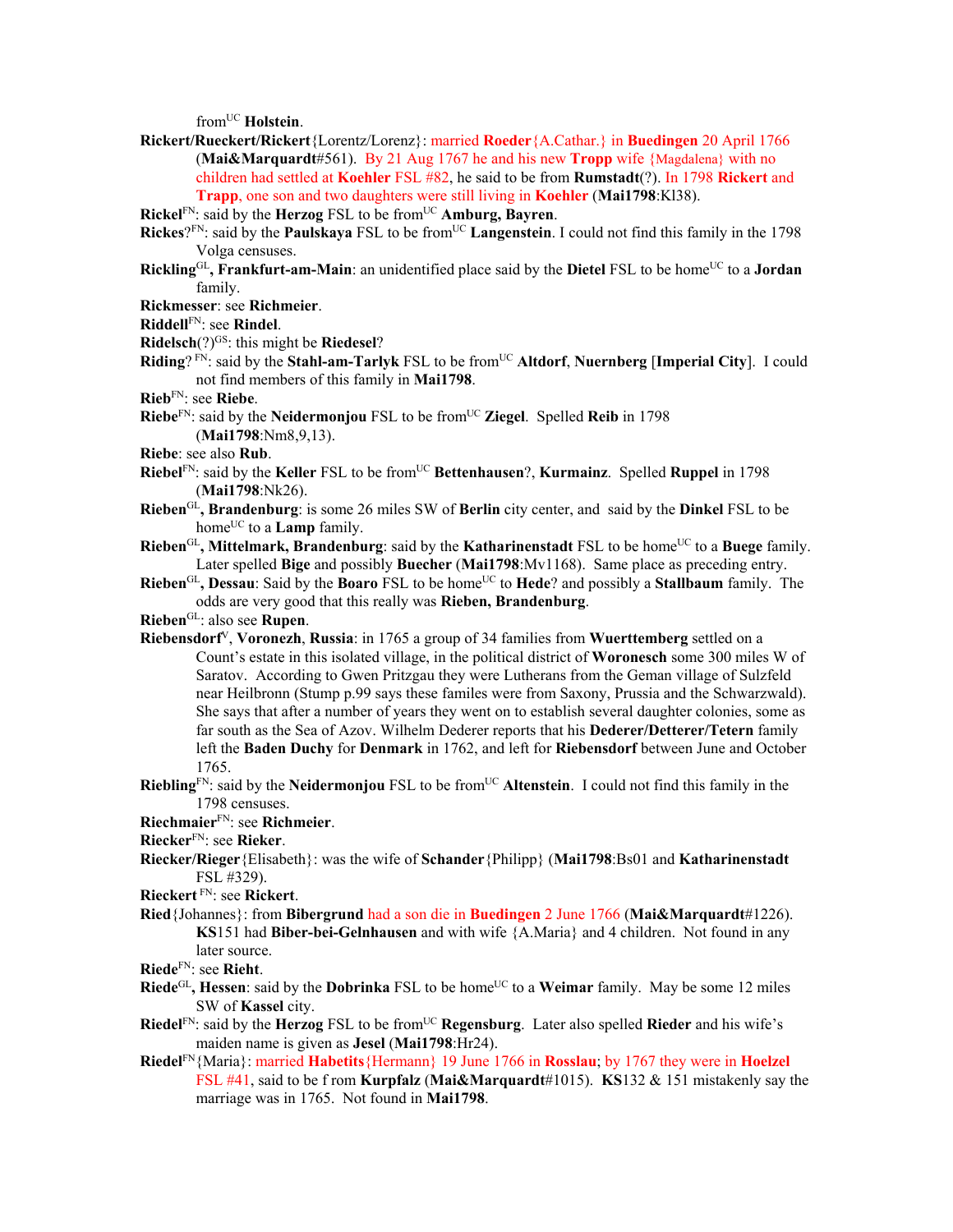**Riedel**FN{Martin}: By 3 Aug 1767 he and his **Eck** wife {Margaretha} had settled at **Katharinenstadt** FSL #312, he said to be from<sup>UC</sup> Langheim, Ansbach. Not found in Mai1798.

**Riedel**<sup>FN</sup>: said by the **Neidermonjou** FSL to be from<sup>UC</sup> **Kleinlagingen**?. For 1798 see **Mai1798**:Ka59?. **Riedel**FN: also see **Redel**.

**Riedelbach**, **Nassau-Usingen Principality**: is 9.5 km SW of **Usingen** town and might be **Rietelspach**? **Riedelmann**FN: said by the **Dobrinka** FSL to be fromUC **Danzig**.

- **Rieden**<sup>GL</sup>: an unidentified place said by the **Neidermonjou** FSL to be home<sup>UC</sup> to a **Than** family. There are at least 14 Rieden in the Germanies.
- **Rieder**FN: see **Riedel**.
- **Riederich**GL, **Urach** [**Amt**], **Wuerttemberg**: is some 7 miles NW of **Bad Urach** city, and proven by the **GCRA** to be home to the **Manhalter** family that went to **Bergdorf**. See their book for details.
- **Riedesel**<sup>GL</sup>, **Darmstadt**: said by the **Krasnovar** FSL to be home<sup>UC</sup> to a **Walther** family. This undoubtedly refers to the **Riedesel Barony** which shared borders with **Hessen-Darmstadt** but was not a part of that state.
- **Riedesel**GS [**Barony**]: a small state, i.e. country, seated in the town of **Eisenbach**, but the barons, known as **Riedesel zu Eisenbach**,themselves usually lived some 2.5 miles N in **Lauterbach**. The lands of the Barony were in the mid-1700s almost entirely within the parishes of Altenschlirf, Angersbach, Engelrod, Freien Steinau , Frischborn, Herbstein, Hopfmannsfeld, Lauterbach, Nieder Moos and Stockhausen. *None of the following references indicates a locality*. Said by a **Luebeck** ML to be home<sup>UC</sup> to a **Hoffman** man and **Finck** woman who married in 1766 (Mai&Marquardt#280); by 1767 this couple may have been in the **Belowescher Kolonien**. Said by the **Doenhof** FSL to be homeUC to **Fischer**, **Henckel**?/**Jaekel**/**Yakel**, **Kurtz** and **Mueller** families. Said by the **Neidermonjou** FSL to be home<sup>UC</sup> to a **Borgmenbus**? family. Said by Kuhlberg to be home<sup>UC</sup> to
	- the **Braun** man who settled in **Shcherbakovka**. Said by a **Luebeck** ML to be the birthplace<sup>UC</sup> of both the **Schaaff** man and the **Boss** woman who married in 1766 (**Mai&Marquardt**#209); soon to settle in **Stephan**. See also **Rietesel**.
- **Riedlew**? FN: said by the **Stahl-am-Tarlyk** FSL to be from<sup>UC</sup> Varel [County], Oldenburg [County]. I could not find members of this family in **Mai1798**.
- **Riedselz**, **Weissenburg** [**Amt**], **Elsass**: is 2 miles S of **Weissenburg** city, and was mistakenly said by the the 1858 **Neudorf** census (#150) to be home<sup>UC</sup> for the **Julch** family.
- **Riedstock**{M.Xstina}: from **St. Wendel, Kur-Trier** married **Schmidt**{Peter} in **Friedberg** 22 April 1766 (**Mai&Marquardt**#327). Not found in any FSL.
- **Riefer**?/**Rieffer**FN{A.Catharina}: by 7 June 1767 this widow with 5 children had settled at **Boregard** FSL #61 said to be fromUC **Braustein**?. Spelled **Rieffer** in 1798 (**Mai1798:**Bo2).
- **Riefer/Reiffer/Reiffert**<sup>FN</sup>{Melchior}: said by the **Neidermonjou** FSL to be from<sup>UC</sup> **Wallerode**; Steven and Michael Grau proved this to be Wallroth. Spelled **Rieffer** and **Rieffert** in 1798 (**Mai1798**:Nm8,14 and Mv1820,1821,1822).
- **Rieffer**{A.Elisabeth}: married **Spahn**{Nicolaus} in **Luebeck** 22 May 1766 (**Mai&Marquardt**#1186). On 4 July 1766 {Nicolaus & Anna} and 1 child arrived in **Russia**, he said to be from **Hanau**  [**County**] (**Kulberg1497**). Later in 1766 this couple with no child took transport in **Oranienbaum** for the **Volga**, on which trip she died (**T**6040-6041). By 7 June 1767 he with new wife  ${Eva}$  had settled at **Neidermoniou** FSL #37, he said to be from<sup>UC</sup> **Hannover** with a **Borti** step-daughter and a **Letz** step-son in the household.
- **Riefer**{Andreas}: **KS**151 says he came from **Wallroth** near **Schluechtern**. No further information.
- **Riefer**{Ludwig}: **KS**151 says he came from **Niederzell** near **Schluechtern**. No further information. **Rieffer**FN: see **Riefer**.
- **Rieffert**FN: see **Riefer** and **Riffer**.
- **Riege**<sup>FN</sup>: said by the **Kraft** FSL to be from<sup>UC</sup> **Harber**(?), **Hannover**.
- **Riegel**FN: said by the 1798 **Straub** census to be the maiden name of frau **Orscheid** (**Mai1798**:Sr36).
- **Riegel**/**Ruehl**: **Mettenheim** parish records say this man from near **Hamburg** left for **Russia** but gave up and came back {**Mai&Marquardt**#1250).
- **Riegelhof**FN: said by the **Keller** FSL to be orphans {Valentin and Elizabeth Margaretha} in the **Fischer** {Nicolaus} and **Rau** households, and step-children {Anton, Anna Katharina, and Antonette} in the **Gorgie** household. Is **Richelhof** a different family?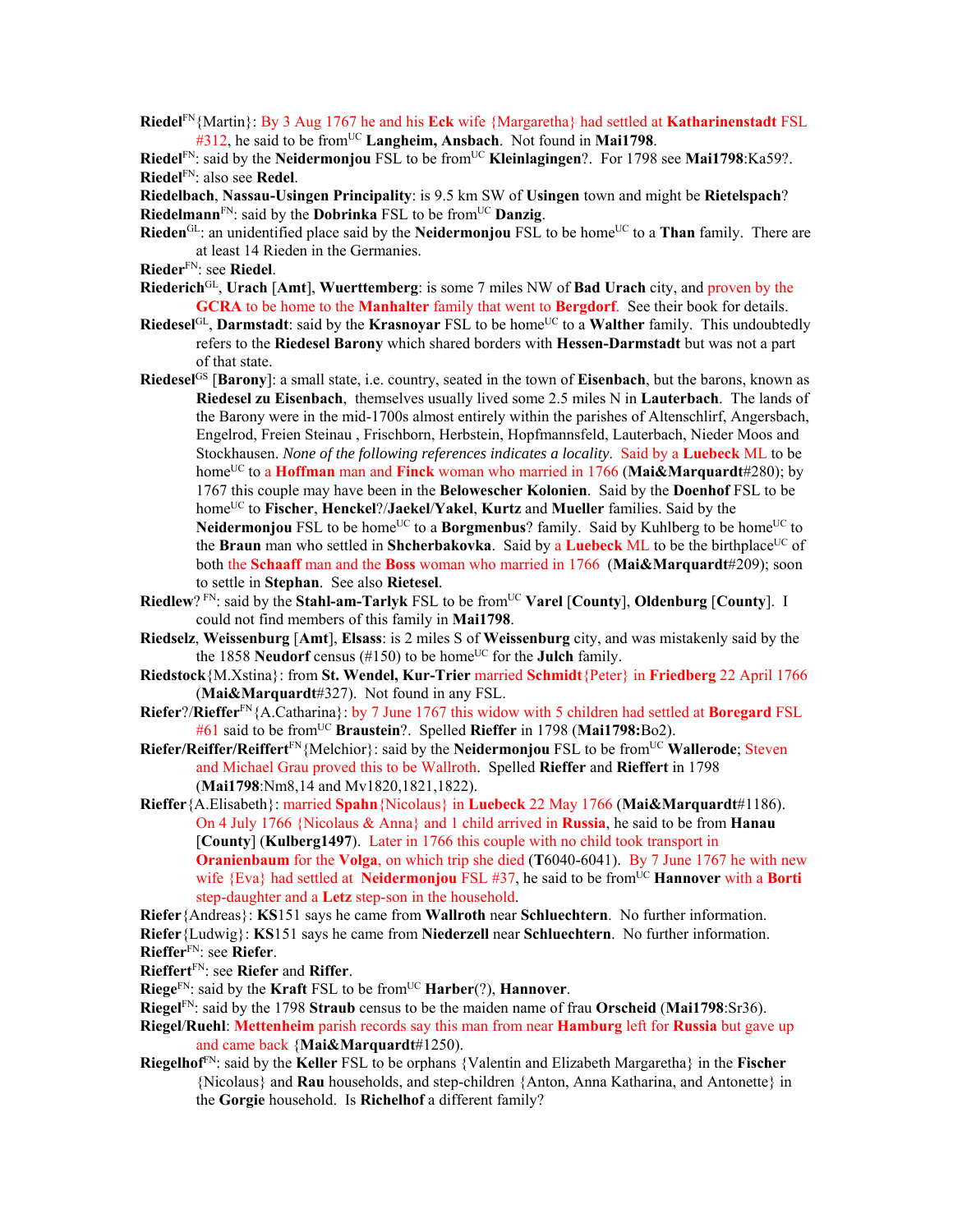**Riegelmann**<sup>FN</sup>: said by the **Volmer** FSL to be from<sup>UC</sup> **Wuerzburg.** Later spelled **Ringelmann**. **Ringelmann/Riegel**{M.Marg.}: married **Reiber**{G.Christian} in **Buedingen** 6 March 1766

- (**Mai&Marquardt**#371 & **KS**151). ). **KS**149 & 151 have {G.Christian} from **Hessen** with wife {M.Marg.} heading for **Kolb**. By 3 Aug 1767 with wife {A.Katharina} and an infant son he had arrived at **Kautz** FSL 16, he said to be from<sup>UC</sup> Bornheim, **Kurpfalz**. In 1798 he and his **Roth** wife {Klara} are living in **Kolb** (**Mai1798**:Ko7).
- **Riegelmann**FN: this family name was found recorded in **Schlitz** marriage records 1762-1767; see **Flegel** trip.
- **Rieger**FN: said by the **Enders** FSL to be fromUC **Malbrun**?, **Wuerttemberg**.
- **Rieger/Richert**FN: listed in the 1816 **Glueckstal** census (**KS**:670, 673) without origin, said by **KS**:406 to be fromUC **Oldenwald**?, **Wuerttemberg** and from **Entringen**, **Herrenberg** [**Amt**], **Wuerttemberg**. Also spelled **Richert**. Using **FHL** 1,475,173, the **GCRA** proved the latter origin and proved that frau **Rieger** was a **Lauer** from **Pfaeffingen**, **Tuebingen** [**Amt**], **Wuerttemberg**.
- **Rieger**FN: **Curt Renz** has found the church records for this **Hoffnungstal, Bessarabia**, family in **Entringen, Herrenberg Oberamt, Wuerttemberg**.
- **Rieger**FN: said by the 1798 **Krasnoyar** census to be have come from **Schaefer** (**Mai1798**:Ks72), but this is not a family name found in **Schaefer** in 1798 nor was it in the **Schaefer** FSL.
- **Rieger**<sup>FN</sup>: said (no locality mentioned) by the **Kutter** FSL to be from<sup>UC</sup> **Isenburg**.
- **Rieger**{G.Heinr.}: **KS**151 says he was from **Oetisheim** near **Vaihingen**. No further information.
- **Reiger**{J.Heinr.}: **KS**151 says he was from **Frankfurt/M** heading for **Krasnojar**. No further information. **Rieger**FN: also see **Riecker, Riege**, **Rieker**, and **Riker**.
- **Riegersdorf**?: an unidentified place said by Recruiter Beauregard's 1768 list to have been home<sup>UC</sup> to a **Lotz**{Christopher} family (**Lk**18) [probable first settlers in **Zug**]. The translators of the Russian in this list were confident that they had the spelling right. There are two places of this spelling in Austria.
- **Riegert**FN: see **Regard**.
- **Riehl**<sup>FN</sup>: said by the **Katharinenstadt** FSL to be from<sup>UC</sup> **Darmstadt** (no locality mentioned).
- **Riehl**/**Ril/Riel**FN said by the **Kautz** FSL to be fromUC **Biebesheim**, **Darmstadt.**
- **Riehle**FN: see **Ruehle**.
- **Riehs**<sup>FN</sup>: according to Prof. Pleve, Kuhlberg said this orphan was from<sup>UC</sup> **Darmstadt**; according to the **Mueller** FSL she was living with a **Klein** family from **Zell**.
- **Rieht**FN: listed by the 1816 **Glueckstal** census (**KS**:676, 406) with no origin. See the **GCRA** book for a bit more information. Also spelled **Riede**.
- **Rieker**{Johannes}**r**FN: said by the **Bergdorf** 1858 census (#156) and by **KS**:406) to have been from **Neckarwestheim**, **Heilbronn** [**Amt**], **Wuerttemberg**. This origin was verified by **TAS** and **GP** using **FHL**(1,184,925). See the **GCRA** book for more details. Also spelled **Riecker**.
- **Rieker/Riecker**FN: **Curt Renz** has found the church records for this **Hoffnungstal, Bessarabia**, family in **Neckarwestheim, Besigheim Oberamt, Wuerttemberg**. This is the same origin as the previous entry.
- **Rieker**{Johann}FN: listed by the 1816 **Kassel** census (#23), the 1816 **Bergdorf** census (#70), and **KS**:207 without origin. Another source said this man who earlier had been in **Bergdorf** was from **Rohrbonn**, **Waiblingen** [**Amt**], **Wuerttemberg**, but the **GCRA** did not find him in the records of that place. Also spelled **Riker** and **Rieger**. See the **GCRA** book for more.
- **Rieker**FN: also see **Riker**.
- **Riel**FN: said by the **Orlovskaya** FSL to be a step-son living with the **Schneider** family which would indicate that frau **Schneider** may earlier have been frau **Riel**.
- **Riel**FN said by the **Schwab** FSL to be fromUC **Hamburg** [**Imperial City**]. For 1798 see **Mai1798**:Sb8 and Gm8.
- **Riel**FN: also see **Hede**, **Lir**, **Riehl**, **Rihl**, **Ril**, **Ruehl** and **Ruhl**.
- **Riemer**FN: see **Reimer**.
- **Riepen**, **Daenemark** [**Kingdom**]: an unidentified place said by the **Stahl-am-Tarlyk** FSL to be home<sup>UC</sup> to the **Nordhauer** family.
- Ries/Riess<sup>FN</sup>{J.Christopher}: Lutheran from<sup>UC</sup> **Baden-Durlach Margraviate** arrived at **Flensburg**,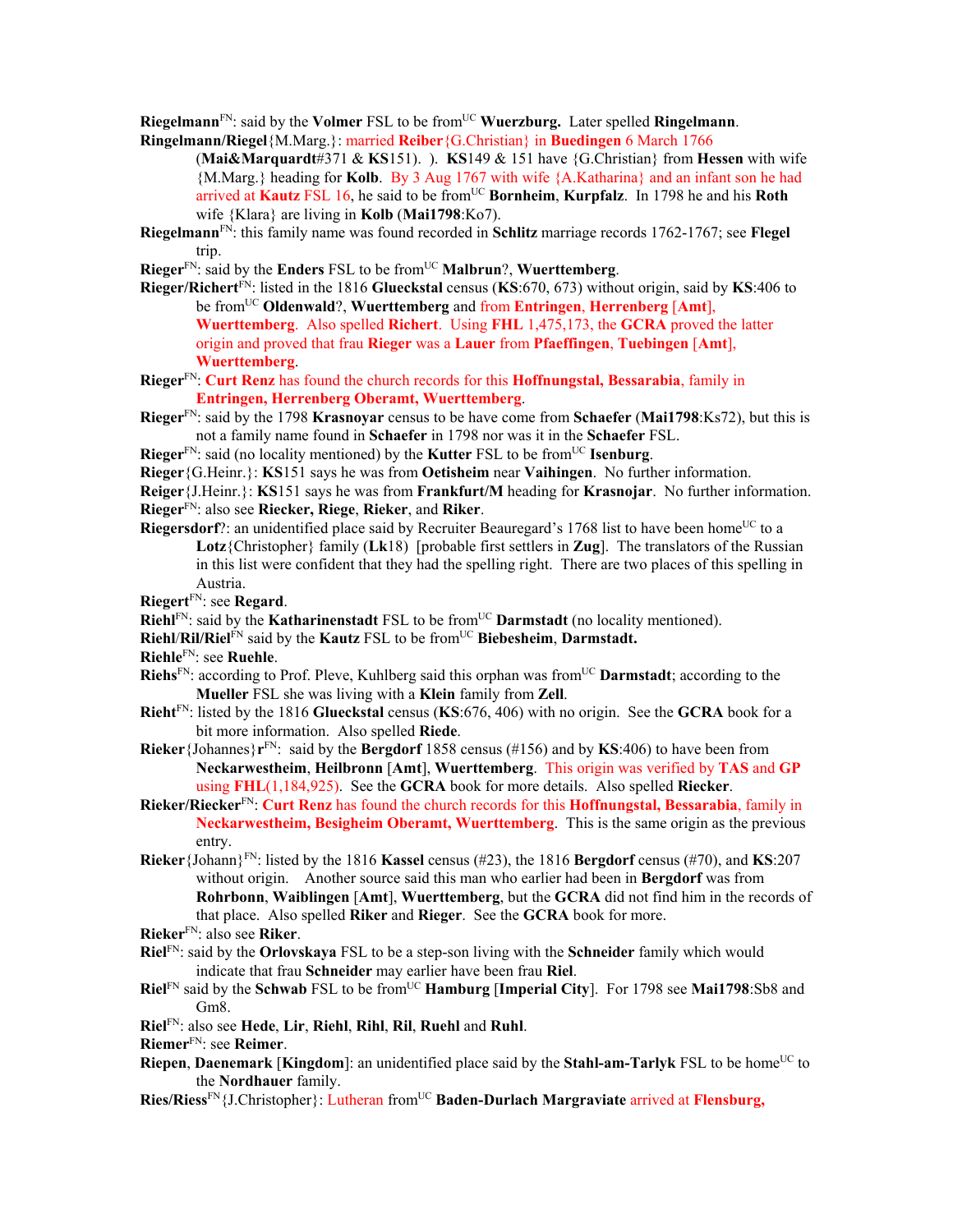**Schleswig Royal Duchy** in June 1762. With his wife {Anna} and 3 children he last reregistered in **Denmark** in November 1765 (**EEE** pp. 560-561). On 16 April 1766 he was a god-parent at the baptism of a grandson in **Luebeck** (**Mai&Marquardt**#1346). On 3 June 1766 he, wife {Anna} and 3 children arrived in **Russia**, he said to be from **Durlach** (**Kulberg**652). Not found in **T**. By July 1767 they had settled in **Dinkel** FSL #39 which said he was from<sup>UC</sup> Wesin(?), **Baden-Durlach**.

- **Ries/Riess**FN{J.Urban/Orban}: son of {Christopher}, Lutheran fromUC **Baden-Durlach Margraviate** arrived at **Flensburg, Schleswig Royal Duchy** in June 1762. He last reregistered in **Denmark** in November 1765 (**EEE** p. 561). On 16 April 1766 he and his **Heberlie** wife {Christina} had a son {Christopher Orban} baptized in **Luebeck** (**Mai&Marquardt**#1346). By 3 June 1766 {Urban} arrived alone in **Russia**, said to be from **Durlach** (**Kulberg**653). Not found in **T**. By July 1767 he and a new wife {M.Magdalena} had settled at **Dinkel** FSL #40 which said he was from<sup>UC</sup> **Wesin**(?), **Baden-Durlach**.
- **Ries**?FN: said by the **Jost** FSL to be a step-son living in the**Koch** household. I could not find this man in the 1798 Volga censuses.
- **Ries**FN: said by the **Neidermonjou** FSL to be a step-son in the **Derganz** household.
- Ries<sup>FN</sup>: said by the Warenburg FSL to be from<sup>UC</sup> Altenhasslau?, Hanau [County], Spelled Reis in 1786, 1790 and 1798 (**Mai1798**:Mv2971, 2972, 2983, Wr99 and Kk25).
- **Reis**{Andreas Johannes}: **KS**151 says he was from **Zell** near **Alsfeld**, heading for **Seelmann**. No further information.
- **Riesa**<sup>GL</sup>: an unidentified place said by the **Paulskaya** FSL to be home<sup>UC</sup> to a **Reflink** family.
- **Riesch**FN: said by the **Enders** 1798 census to be the maiden name (**Mai1798**:En12) of the woman who the **Enders** FSL had said was a **Kolberg** widow was fromUC **Durlach** who had married a **Kifler**.
- **Riesch**FN: also see **Risch**.
- **Riesenburg**: **Isenburg**??
- **Rieser/Reiss**{Diederich Wilh.}: married **Hahn**{A.Kath.} in **Luebeck** 19 July 1766
	- (**Mai&Marquardt**#200 & **KS**151}. Not found in **Kulberg** or in **T**. By 14 May 1767 **Reiss**{Wilhelm} and wife {Katharina} with no children had settled at **Hildmann** FSL #4.
- **Rietelspach**<sup>GL</sup>, Gerbach County: said by the Rye version of the Walter FSL to be home<sup>UC</sup> to **Schaefer**{Philipp}. The **Walter Research Group** suggests that this place might be **Rittersbach**, **Erbach**, but I doubt that there was such a place then under the control of **Erbach**. See **Riedelbach**.
- **Rietesel**(?)<sup>GL</sup>, **Lauterbach**: said by the **Schwed** FSL to be home<sup>UC</sup> to a **Pfeifer** family. This undoubtedly refers to the Riedesel barony which shared borders with the **Lauterbach** barony.
- **Rietheim**GL, **Muensingen** [**Amt**], **Wuerttemberg**: is some 2.5 miles NW of **Muensingen** city, and was said by the 1816 **Bergdorf** census to be home<sup>UC</sup> to a **Leicht** family.
- **Rietheim**, **Seeburg** [**parish**], **Urach** [**Amt**], **Wuerttemberg**: is 4 miles SE of **Bad-Urach**, **Baden-Wuerttemberg**, and was home to a **Beck** family that settled in **Hoffnungstal, Bessarabia** and the **GCRA** proved this family lived in **Neudorf** prior to moving on to Hoffnungstal. Was also proven by the **GCRA** to be home to the **Har/Harr/Gaar** family that settled in **Neudorf**.
- **Rietheim**, **Urach** [**Amt**], **Wuerttemberg**: is 4.5 miles SE of **Bad Urach**, and was proven by the **GCRA** to be home to the **Statsman** family that settled in **Neudorf**.
- **Riffel**FN{G.Adam}: fromUC **Baden-Durlach Margraviate** arrived at **Flensburg, Schleswig Royal Duchy** in July 1761 as a farm hand of **Drossmann**{Philipp}. In April 1765 requested permission to leave **Denmark** (**EEE** p.562). By April 1766, married with 3 children he had setteled in **Shcherbakovka** FSL #38 which said he was from<sup>UC</sup> Lanken. For 1790, 1793, and 1798 see **Mai1798**:Mv2776, 2781, Gk7, Gm62, Sv31, 32 and 61.
- **Riffer**<sup>FN</sup>{J.Heinrich}:said by the **Neidermonjou** FSL to be from<sup>UC</sup> **Rheinbach**. Spelled **Rieffert** in 1798 (**Main1798**:Nm59).
- **Riffling**FN: see **Reflink**.
- **Riga**<sup>GL</sup>, **Lifland**: is some 278 miles NE of **Danzig**, and said by the **Merkel** FSL to be home<sup>UC</sup> to a **Miller** family. The **GCRA** found it associated with a **Merkel** (surname!) family in 1817.
- **Riga**, **Livland**: said by the **Galka** FSL to be home<sup>UC</sup> to a **Hahn** family. Said by the **Rohleder** FSL to be home<sup>UC</sup> to a single **Gorg**? young man. The same place as the previous entry.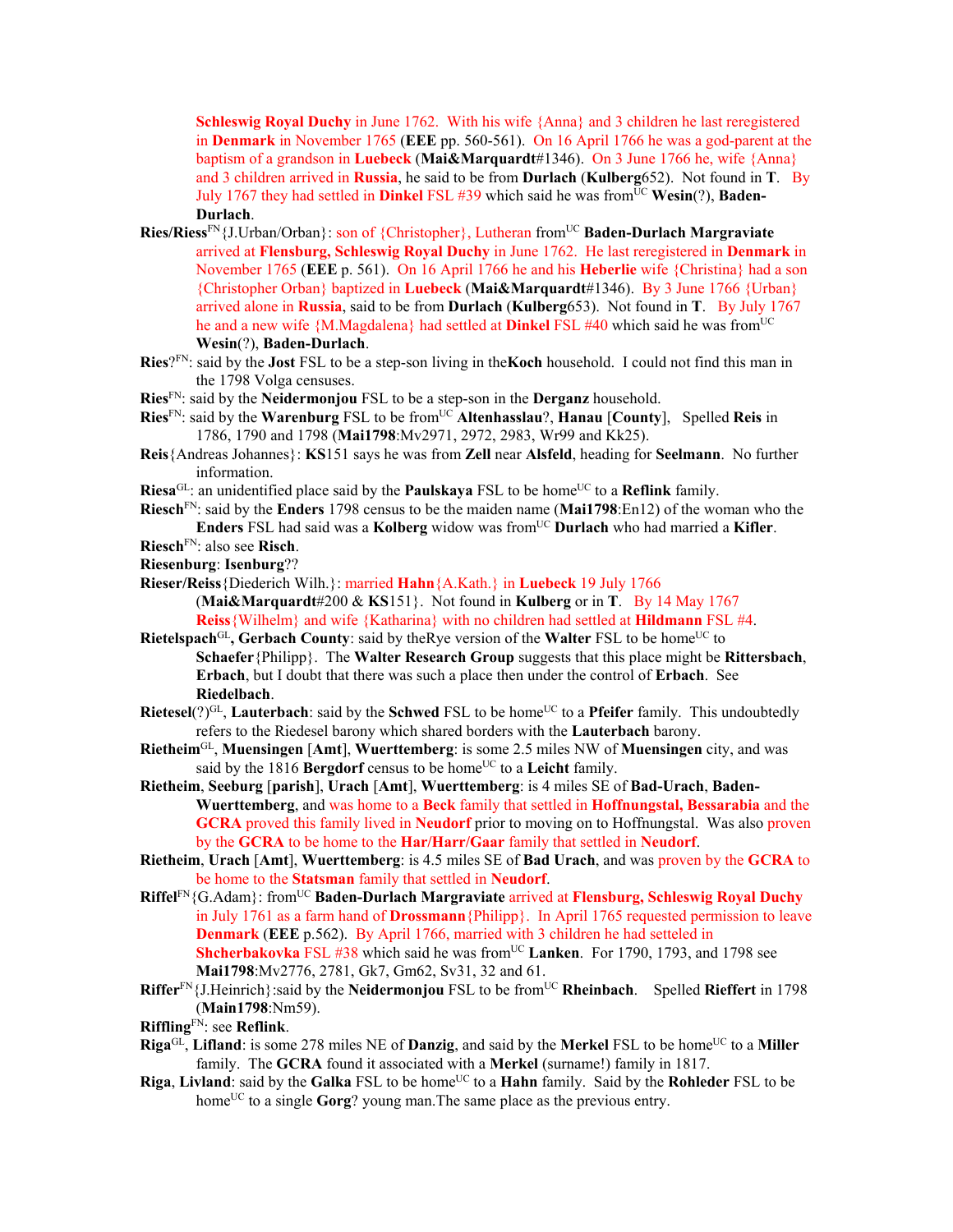- **Rigelsen**(?)<sup>GL</sup>, **Erbach**: said by the **Dobrinka** FSL to be home<sup>UC</sup> to a Geist family. This surely is now **Reichelsheim, Hessen**.
- **Rihl**FN: listed by the **Boregard** FSL with no origin. Spelled **Riel** in 1798 (**Mai1798**:Bo36).
- **Rihl/Riel**FN: said by the **Neidermonjou** FSL to have settled in Shcherbakovka as step-children in the **Wahl** household. Spelled **Riel** in 1798 (Mai1798:Nm47).
- **Rik**?FN: said by the **Merkel** FSL to be from<sup>UC</sup> **Hamburg.**
- **Riker**FN: listed in the **Bergdorf** 1816 census (**KS**:662, 407) without origin. The **GCRA** says the **Kassel** 1816 census (KS:686, 406) as **Rieker** from **Rohrbronn**, **Waiblingen** [**Amt**], **Wuerttemberg**, but that the family never appears in **Rohrbronn** records. Also spelled **Rieger**.
- **Riker**FN, also see **Rieger**, **Rieker**, and **Rikert.**
- **Rikert**?FN: said by the **Preuss** FSL to be from<sup>UC</sup> Algesheim(?), Mainz. Later may have been spelled **Riker**.
- **Rikert**FN: also see **Rueckert**.
- **Riklen**{A.Margaretha}: **KS**151 says she was a daughter of **Goetz**(Elias'} first wife. The **Jagdnaja Poljana** FSL #72 says whe is the age 3 step-daughter to **Goetz**(Johann H.} whose wife is {Elisabeth} 30. No place of origin given. I could not identify her in **Mai1798**.
- **Rikon**( $?$ )<sup>GL</sup>, **Worms, Kurmainz**: an unidentified place said by the **Dietel** FSL to be home<sup>UC</sup> to a **Tomann** family.

**Ril/Riel/Roehl**?FN: said by the **Volmer** FSL to be fromUC **Aschaffenburg**, **Kurmainz.** Later spelled **Ruhl**. **Ril**FN: also see **Riehl.** 

- **Rilburg**(?)/**Rirburg**(?)<sup>GL</sup>, **Darmstadt**: an unidentified place said by the **Krasnovar** FSL to be home<sup>UC</sup> to a **Stieler** family.
- **Rilik**<sup>GL</sup>, **Daenemark**: an unidentified place said by the **Enders** FSL to be home<sup>UC</sup> to frau **Lionier**?.
- **Riller**<sup>FN</sup>: said by the **Katharinenstadt** FSL to be from<sup>UC</sup> **Isenburg** (no locality mentioned).
- **Rimbach**: **KS**151 says he was from **Schlitzerland** in **Oberhessen**. No further information.
- **Rimbach**, **Erbach** [**County**]: is some 16 km WSW of **Erbach** city and was said by the **Straub** FSL to be home<sup>UC</sup> to **Burger** and **Hartmann** families.
- **Rimbach, [Kur-]Coelln**: an unidentified place said by the **Buedingen ML** to be home<sup>UC</sup> to **Weisheim**{Hieronymus} who married in **Buedingen** 26 May 1766 **Goetz**{A.Margaretha} (**Mai&Marquardt**#667).
- **Rimbach**<sup>GL</sup>: the Pleve version of the **Walter** FSL (#40) says this was home to **Schaefer**<sup>FN</sup>{Wigant}; however, the Rye version of the **Walter** FSL (#40) says **Schlatserot**, **Freie Adelprovinz der alten Ritter** was home<sup>UC</sup> to him.
- **Rimbach**GL, **Schoenberg**: is 11.5 km SE of **Bensheim** town. This seems to be the same place as the previous entry. I am not certain whether **Schoenberg** at the time was an independent country or was a section of **Erbach County**..
- **Rimbach**<sup>GL</sup>, [**Schoenborn County**?]: said to have been home<sup>UC</sup> to the **Lamgolf** family (**Lk**140), possible early settlers in **Zuerich**. Kuhlberg said this was in **Wuerzburg**. Although it was surrounded by lands of the **Wuerzburg Bishopric**, maps show that Rimbach actually was in the tiny, scattered **Schoenborn County**.
- **Rimelshein**?GL, **Kurmainz**: an unidentified place said by the **Brabander** FSL to be home<sup>UC</sup> to a **Rehaeser** family. This might be **Ruemmelshein** some 2 miles SW of **Bingen** town.
- **Rimer/Reimer**FN{Konrad Christoph}: on 4 July 1766 **Reimer**{Conrad} and wife {Charlotte} arrived in **Russia**, he said to be from **Braunschweig** (**Kulberg**1250). Later in 1766 this couple in **Pranienbaum** this couple took transport for the **Volga**, on which trip a daughter was born (**T**5342-5344). By 7 June 1767 **Rimer** and wife had settled at **Kano** FSL 63, he said to be fromUC **Braunscheig** [**Duchy**] (no locality mentioned). Spelled **Reimer** in 1798 (**Mai1798**:Kn34).
- **Rimhardt**(?)<sup>GL</sup>, **Erbach** [**County**]: is an unidentified locality which, according to the **Frank** FSL (fk17) was homeUC to a **Karg** family**.** This might have been **Rimhorn**, **Breuberg Condominium**, except that **Gieg1** could not find the immigrant there although there were Karg/Karch persons there in the 18<sup>th</sup> century.
- **Rimhorn**GL, [**Breuberg Condominium**]: is some 8.6 miles NNE of **Erbach** city and some 8 miles SSE of **Darmstadt** city, and said by the **Frank** FSL to be in the state of **Erbach** and home to a **Bruecher**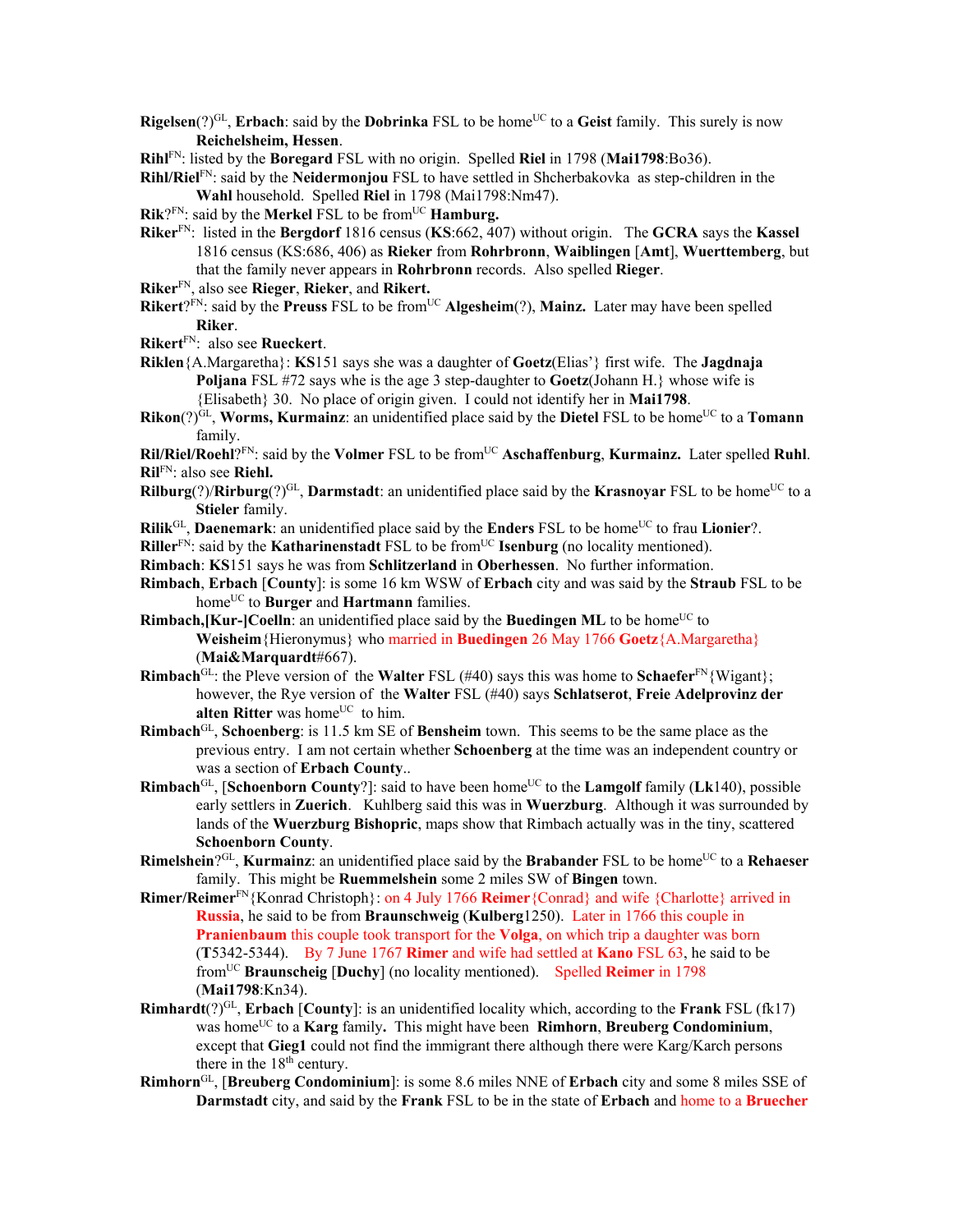family. **Gieg1** proved this origin. Also see **Rimmern.** 

- **Rimmel**{Eva Katharina}: 14 year old orphaned daughter of {Johannes] living in the **Schlotthauer** household at **Huck**  FSL #11a. Not found in **Kulberg** or in **T**.
- **Rimmern**<sup>GL</sup>, Erbach: said by the **Buedingen** ML to be home<sup>UC</sup> to a **Hock** woman who married a **Schaefer;** the couple then went to **Frank**; Stumpp says this is **Rimhorn, Erbach**  (**Mai&Marquardt**#602).
- **Rimwlin**?<sup>FN</sup>{Johannes}: said by the **Huck** FSLto be from<sup>UC</sup> **Isenburg** (no locality mentioned, no country identified) with his orphaned daughter living the **Rendenreich** family. Not found in **Kuhlberg**.
- **Rindel**FN: listed in the **Bergdorf** 1816 census (**KS**:661, 407) without origin. The **GCRA** using **FHL**(778,441) proved that this man really was a **Riddell** from **Oberseebach**, **Weissenburg** [**Amt**], **Elsass**; see their book for more detail. Also spelled **Rittel**.
- **Rindel**?FN: also see **Riddell**, **Rindgel**, and **Rittel**
- **Rinderbuegen**, **Isenburg**[-**Birstein**? **County**]: is 3 miles NE of **Buedingen** city. **Bonner** proved that one of the eldest **Roeder** daughter who settled in **Messer** was baptised here in 1749. Gary Martens says that according to Igor Pleve the original **Schilling** Sinner was born in<sup>UC</sup> **Ranstadt**, but was living in<sup>UC</sup> **Rinderbuergen** when he left for Russia.
- **Rindflesch**?FN: said (no locality mentioned) by the **Neidermonjou** FSL to be from<sup>UC</sup> Anhalt-Koethen [**Principality**]. I could not find this man in the 1798 censuses.
- **Rindgel/Rindel**?FN{Albrecht}: **Kulberg**37 said this Catholic **Ringel** man was fromUC **Danzig** and wanted to settle in the Ukraine. The **Belowescher Kolonien** FSL said he was from<sup>UC</sup> **Pommern** (no locality mentioned).
- **Rinfurt**FN: this family name was found recorded in **Kirburg** marriage records 1762-1767; see **Flegel** trip.
- **Ring/Rink**<sup>FN</sup>{Andreas}: said by the **Dietel** FSL #7 to be from<sup>UC</sup> **Kork**, **Darmstadt**. Later spelled **Rink** and his wife {Margaretha}'s maiden name was given as **Jakob** (**Mai1798**:Dt19).
- **Ring/Rink**<sup>FN</sup>{HansG., Christian, Margaretha}: said by the **Dietel** FSL #7a to be from<sup>UC</sup> **Kork**, **Darmstadt** and to be step-children of Herr **David**. In 1798 spelled **Rink** (Mai1798:Dt52, 58) and it is possible that one member was using the **David** family name in 1798 (Dt54).
- **Ring**{Andreas}; arrived in **Russia** single 12 Sept 1766 (**Kulberg**4549). No further information.
- **Rink**{David}: **KS**151 says he left **Tiefenbach** in **Solms** with 1 child. No further information
- **Ring**{Mueller}: **KS**151 says he was from **Wuerzburg**. No further information.
- **Ringel**FN: the **Buedingen** ML says this woman married a **Reiber** man in 1766 (**Mai&Marquardt**#371); however he shows up in **Kolb** in 1767 with a **Roth** wife.
- **Ringel**<sup>FN</sup>: said by the **Phillipsfeld** FSL to be from<sup>UC</sup> **Niederscheld**, [**Nassau Dillenburg Principality**]. For 1771 see **Mai1798**:Mv2295 and for 1798 see Nm16, Ka2, and Pp16.
- **Ringel**: also see **Rindgel**.
- **Ringelmann**: go to **Riegelmann.**
- **Rink**FN: filed with **Ring**.
- **Rinsurs/Rinfurs**{M.Barbara/Margarethe Barbara}: married **Engelhardt**{Eberhard} 11 April 1766 in **Luebeck** (**Mai&Marquardt**#136). On 31 May 1766 with 2 children they had arrived in **Russia** (**Kulberg**628) and by 12 May 1767 with 2 children they had settled at **Warenburg** FSL #29. By 1798 she had died and her husband had remarried (**Mai1798**:Wr96).
- **Rintein**<sup>GL</sup>: an unidentified place said by the **Katharinenstadt** FSL to be home<sup>UC</sup> to a **Telchmann**? family.
- **Rinteln**GL, is some 30 miles SW of **Hannover,** and said by the **Frank** FSL to be in the state of **Frieberg**(?) and home<sup>UC</sup> to **Binginer**? and **Wagner** families.
- **Rinzenberg**: is 52 km NW of **Kaiserslautern** and said by **Kulberg**46 to be home<sup>UC</sup> to **Popp**{Jacob} single.
- **Riol**<sup>GL</sup>: an unidentified place said by the **Ober-Monjou** FSL to be home<sup>UC</sup> to a **Schaller** family and possibly to a **Hessemar**/**Gesmer**? man. Riol probably is 7 miles NE of **Trier** city in what was then **Kurtrier**.
- **Riomkin**?<sup>GL</sup>: an unidentified place said by the **Boregard** FSL to be home<sup>UC</sup> to a single **Christiansen** woman. Kuhlberg said this was in **Danzig**.
- **Ripp**{Catharina/Katharina}: married **Schuetz**{J.Friederich}15 July 1766 in **Luebeck**

(**Mai&Marquardt**#177). **KS**157 & **Die Luebecker Traulisten** both have {J.Friedrich} and {Katharina}. **KS**157 says they were heading for **Blumental**. Not found in **Russia**, so far.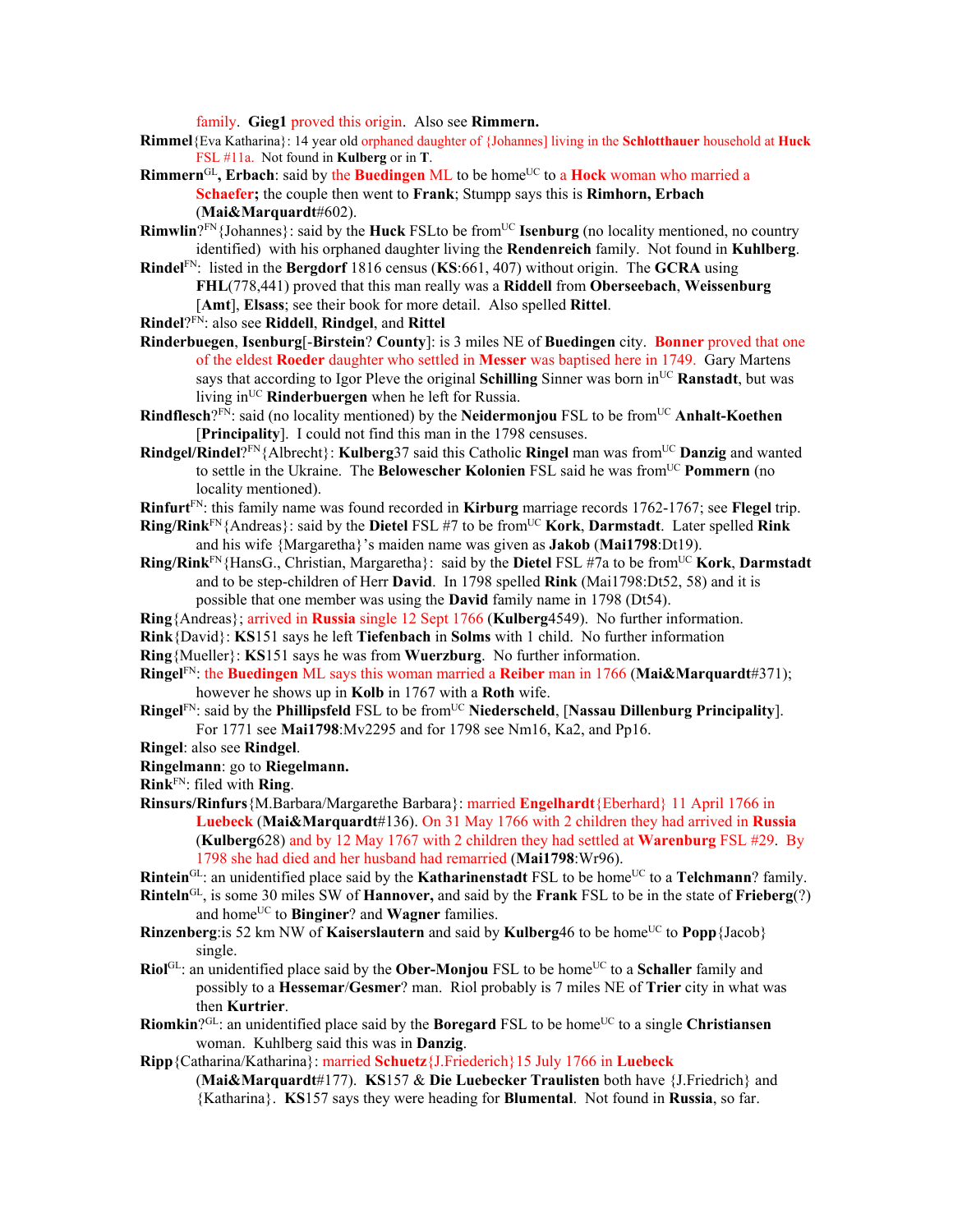**Rippel**?, **Lauterbach**: an unidentified place said by the **Reinwald** FSL to be home<sup>UC</sup> to the **Diel** family. **Rippenweier**, Oberamt **Heidelberg**, **Kurpfalz**: is 11 km NNE of **Heidelberg** city centre. **Ripsa**FN: see **Ruebsam**.

**Rirburg**GL: see **Rilburg**.

**Ris**(?)<sup>GL</sup>, **Kur Trier**: an unidentified place said by the **Preuss** FSL to be home<sup>UC</sup> to a **Weber** family.

- **Risch**<sup>FN</sup>: said (no locality mentioned) by the **Boregard** FSL to be from<sup>UC</sup> **Sachsen-Gotha**, with a **Wolf** stepson living in the household. I could not find the **Risch** family in the 1798 Volga censuses.
- Risch {J.Michael}: Lutheran from<sup>UC</sup> **Ernsthofen, Lictenberg Amt, Hessen-Darmstadt Landgraviate** arrived at **Schleswig city, Schleswig Royal Duchy** in May 1761. At that time this family registered as part of his step-son **Meisner{**J.Heinrich}'s household. In Feb 1765 they were given permission to leave **Denmark**. By 1775 their daughter {Margaretha Barbara} with her **Meisner** husband {J.Heinrich} had settled in **Grimm** (1775 census #41) (**EEE** p.562).
- **Risch**<sup>FN</sup>: said by the **Kratzke** FSL to be from<sup>UC</sup> **Rabitsch**(?)/**Rabicz**, **Polen.**
- **Risch**<sup>FN</sup>: said by the **Mariental** FSL to be from<sup>UC</sup> Busendorf, Frankreich. The name was later spelled **Riesch** and **Rische** (**Mai1798**:Mt28,72). .
- **Risch**FN: said by the **Mariental** FSL to have been the first husband of the widow who was now the wife of a **Mueller**.
- **Risch**<sup>FN</sup>: said by the **Pfeiffer** FSL to be from<sup>UC</sup> Wuerzburg no locality indicated. Later spelled Riesch (**Mai1798**:Pf13).
- **Rische**FN: see **Risch**.
- **Rissenburg**GS: a German country (probably a mis-transliteration of **Isenburg**?). See **Friburg**.
- **Rissenhuber**{J.Matthias}: fromUC **Wuerttemberg** arrived at **Flensburg, Schleswig Royal Duchy** in May 1762. After June 1765 with wife he left, latter settling in **Riebensdorf** colony in **Woronesh** (**EEE** p.563).
- **Rissner**: see **Reiszner** .
- **Ristedt**GL: see **Ramstadt**.
- **Ritenbach**?<sup>GL</sup>, **Hessen-Kassel**: an unidentified place said by the **Jost** FSL to be home<sup>UC</sup> to a **Ritzmann** family.
- **Ritt**<sup>FN</sup>{Johannes}: said by the **Roethling/Semenowka** FSL #22 & **KS**151 to be from<sup>UC</sup> **Bart**(?), **Grafschaaft Hanau, Hessen**. In 1798 his widow was still living in **Semenowka** (**Mai1798**:Se17).
- **Rittel**FN: see **Rindel**.
- **Rittenheer**<sup>FN</sup>: said by the **Seelmann** FSL to be from<sup>UC</sup> **Laudenberg**. I did not locate them or any descendants in **Mai1798**.
- **Ritter**FN{Conrad}: of Reformed faith fromUC **Ladenburg, Kurpfalz** arrived at **Fridericia, Juetlland Royal Province** in Oct 1759. Last reregistered with wife and daughter in **Denmark** in April 1763 (**EEE** p.563). By April 1766 he had settled alone in **Balzer** FSL #18 which said he was widower fromUC **Kurpfalz** (no locality mentioned). He surely died prior to the 1798 Volga census.
- **Ritter**{A.Maria}: was **Ditmer**{J.Jakob}'s second wife born 1716 in **Ladenburg**. She settled with him in **Balzer** FSL (#12).
- **Ritter**<sup>FN</sup>: said by the **Dehler** FSL to be from<sup>UC</sup> **Unteralba**, **Fulda** [Bishopric]. In 1798 the maiden name of his wife was given as **Stegel** (**1798Mai**:Bn24).
- **Ritter**<sup>FN</sup>: said by the **Enders** FSL to be from<sup>UC</sup> **Neubrandenburg, Mecklenburg**.
- **Ritter**FN: said by the 1816 **Glueckstal** census (**KS**:676, 407) to be from **Ehrstaedt**, **Sinsheim** [**Amt**], **Baden**. Using **FHL**(1,336,611), the **GCRA** verified this origin. See the **GCRA** book for more details.
- **Ritter**<sup>FN</sup> said by the **Huck** FSL to be from<sup>UC</sup> **Darmstadt** (no locality mentioned).
- **Ritter**<sup>FN</sup>: said by the **Krasnoyar** FSL to be from<sup>UC</sup> **Darmstadt** (no locality mentioned).
- **Ritter**{Michael}: **Kulberg**59 said he was single fromUC **Tschernigow** and went to **Livonia**.
- **Ritter**{Christina}: she is listed in the Recruiter Beauregard's list as an orphan in the **Bauer**{Adam} household (**Lk**113a). In 1777 she, the daughter of **Reuter**{Johann}, moved from **Luzern** to marry in **Wittmann** (**Mai1798**:Mv1602, Wm42). She surely was a **Lurzern** first settler.
- **Ritter/Reuter**{Jacob}: arrived with wife {Anna} in **Russia** 10 Aug 1766, he said to be from **Mainz**  (**Kulberg**#4260). **KS**151 says he intended to go to **Balzer**. Later in 1766 he and wife {A.Maria}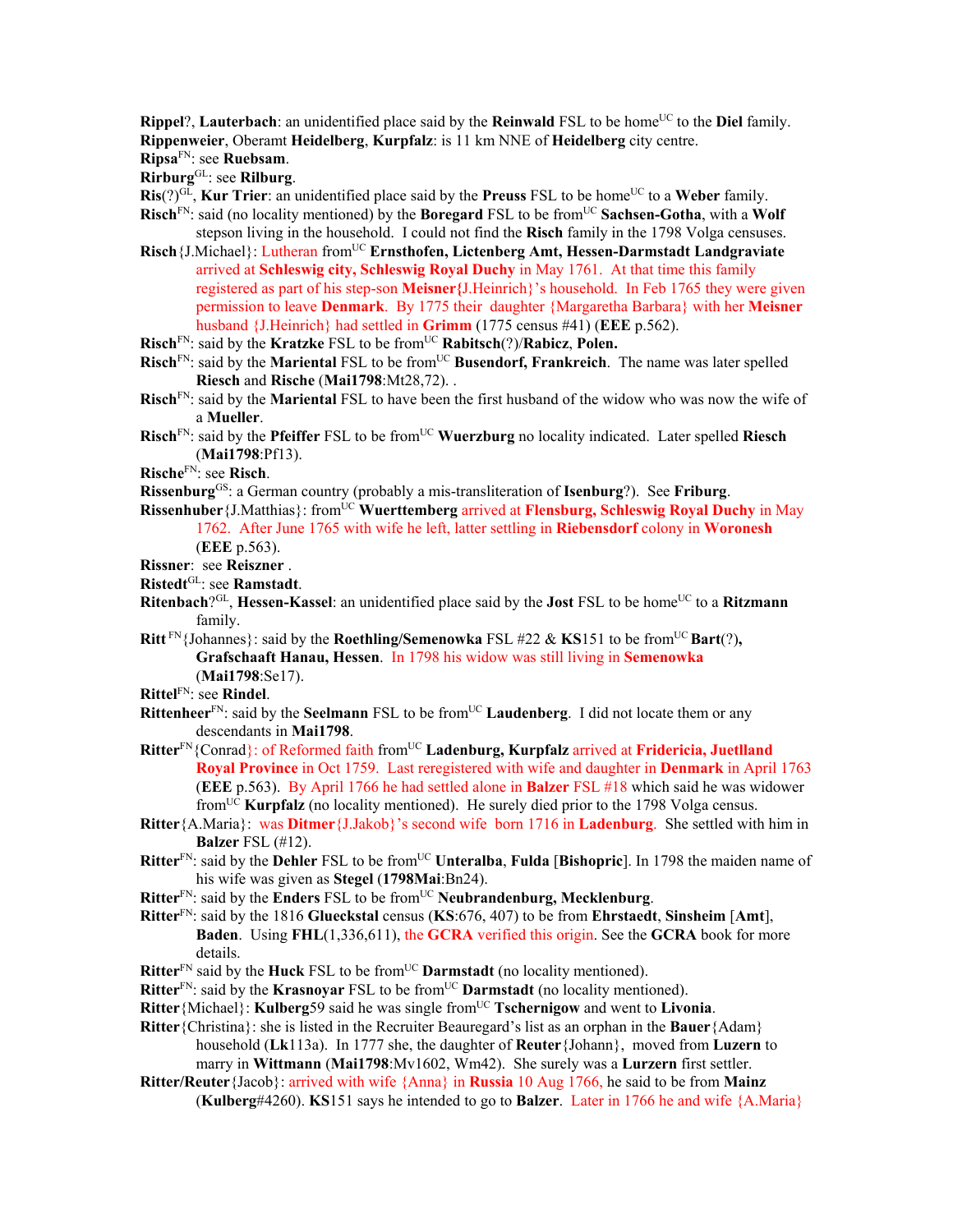in **Oranienbaum** took transport for the **Volga** (**T**4811-4812). Sometime in 1767 this couple is #52 in Recruiter Beauregard's list of settlers not yet permanently settled, he said to be from **Orb** (Einwanderung … vol.4, p.359). As **Reuter**s, the wife's maiden name is given as **Gufayer**?, they are listed in the 1798 **Luzern** census (**Mai1798**:Lz42); for descendants see **Mai1798**:Wm15 and 18. They are found in no FSL and no earlier colony is indicated; so they likely were one of **Luzern**'s first settler couples.

- **Ritter**{Johannes}: son of {Jacob} said by the Recruiter Beauregard's list to have been from<sup>UC</sup> Orb, [**Kurmainz**] (**Lk**52). He probably is the **Reuter**{Johann} who with his **Morgenschweis** wife and 3 childfren moved from **Luzern** to **Wittmann** in 1794 (**Mai1798**:Mv1620, Wm15).
- **Ritter**<sup>FN</sup>: said by the **Messer** FSL to be from<sup>UC</sup> **Isenburg** (no locality mentioned).
- **Ritter**<sup>FN</sup>: said by the **Neidermonjou** FSL to be from<sup>UC</sup> **Schaslau**?, **Boehmen**.
- **Ritter**{A.Christina}: proved by Marianne Sutter as daughter of **Ritter**{Hans Caspar} of **Rossbach**, **Thuengen Barony** and married in 1762 to Kraus{Johannes the elder} (**Rossbach** records in **Zeitlofs** church books), a **Stahl-am-Karaman** first settler (#43).
- **Ritter**{Jurgen Martin}: Lutheran from<sup>UC</sup> Ansbach arrived at **Fridericia, Juetland Royal Province** in May 1760. In January 1765 with wife {Catharina} and 3 children he was still registered in a Danish colony. Later they were registered in **Neu-Satatowka** colony church books (**EEE** p.563).
- Ritter<sup>FN</sup>: said by the Warenburg FSL to be from<sup>UC</sup> Hermannstadt. I could not find him in Mai1798.
- **Ritter**{Catharina/Katharina}: married **Kaul**{Wilhelm} 11 March 1766 (**Mai&Marquardt**#405). **KS**151 has {Katharina}. Not found in any later source.
- **Ritter**{Elis.}: she married **Alus** {J.Georg} in **Luebeck** in 1766 (**Mai&Marquardt**#132); **KS**:118 mistakenly said this was in **Buedingen**. I could find them in no FSL.
- **Ritter**{J.Heinrich}: married **Graulich**{Gertrud} in **Luebeck** 13 May 1766 (**Mai&Marquardt**#1182 & **KS**151). Not found in any later source.
- **Ritter**{Johannes}: married **Kratz**{A.Maria} in **Buedingen** 14 March 1766 (**Mai&Marquardt**#433 & **KS**140 & 151). On 4 July 1766 {Johan & A.Maria} with one child arrived in **Russia**, he said to be fromUC **Darmstadt** {**Kulberg**2313). He may have been listed as a single teen in **T**4807? Not found in any later source.
- **Ritter**{Klara Elisabeth/Clara}: married in **Buedingen** 18 March 1766 **Loch**{J.Adam}

(**Mai&Marquardt**#446 & **KS**143 & 151). On 31 July 1766 {Adam & Clara} arrived in **Russia**, he said to be from **Isenburg** (**Kulberg**2749). Found in no later source.

- **Ritterhude**, **Holstein**: an unidentified place said by the **Warenburg** FSL to be home<sup>UC</sup> to a **Simsen** family. I found a Ritterhude but not in lands that were Holstein.
- **Ritterkreis**: see **Fraenkischen Ritterkreis**.
- **Rittershausen**<sup>GL</sup>: an unidentified place said by the **Neidermonjou** FSL to be home<sup>UC</sup> to a **Funk** family. Kuhlberg said this was in **Friedberg**.
- **Rittershofen**, **Sulz** [**Amt**], **Elsass**: was 6.5 miles WNW of **Sulz** town, and was mistakenly said by both the 1816 **Neudorf** census (#72, 92) and **KS**:473 (2 entries) to have been home<sup>UC</sup> to the **Wahl** family.
- **Rittger**FN: his widow, nee **Becker**, left **Susannental** in 1794 (**Mai1798**:Mv2883) to marry **Eifert** of **Meinhard** (Mn28 and 24). .
- **Rittinger**{Jacob}: a single farmer from **Dienheim** arrived in **Russia** 8 Aug 1766 (**Kulberg**#3005). By 27 June 1767 stilll single he had settled at **Rosenheim** FSL #67, said to be from **Herrschaft von Gleichen**(?).No later record on the **Volga** found so far.
- **Rittmann**{Hans/J.Georg}: **Kulberg**223 said he+w+3c were from<sup>UC</sup> Wuerttemberg and went to Livonia. FromUC **Wuerttemberg** arrived at **Fridericia, Juetland Royal Provincr** in May 1760. Last reregistered in **Denmark** in Dec 1764. They arrived at **Kronstadt** near **St. Petersburg** in May 1766. Then in August in **Oranienbaum** he agreed in writing to settle in the **Hirschenhof** colony in **Latvia** (**EEE** po.564).
- **Rittmann**<sup>FN</sup>{Anton}: said by the **Mariental** FSL (49) to be Catholic from<sup>UC</sup> Ochsenhausen. The 1798 **Mariental** census gives his wife's maiden name as **Herzog** (**Mai1798**:Mt26).
- **Ritz**FN: said by the **Laub** FSL to be fromUC **Loch**, **Kurpfalz**.
- **Ritz**{Martin}: from **Speck/Spoeck, Karlsruhe Oberamt, Staffort Ungteramt, Baden-Durlach Margariviate** (**EEE** p.564). His maid was **Zeller**{Catharina} who, along with her son **Kerner**{Peter}, arrived at at **Flensburg, Schleswig Royal Duchy** in June 1762 (**EEE** p.652).